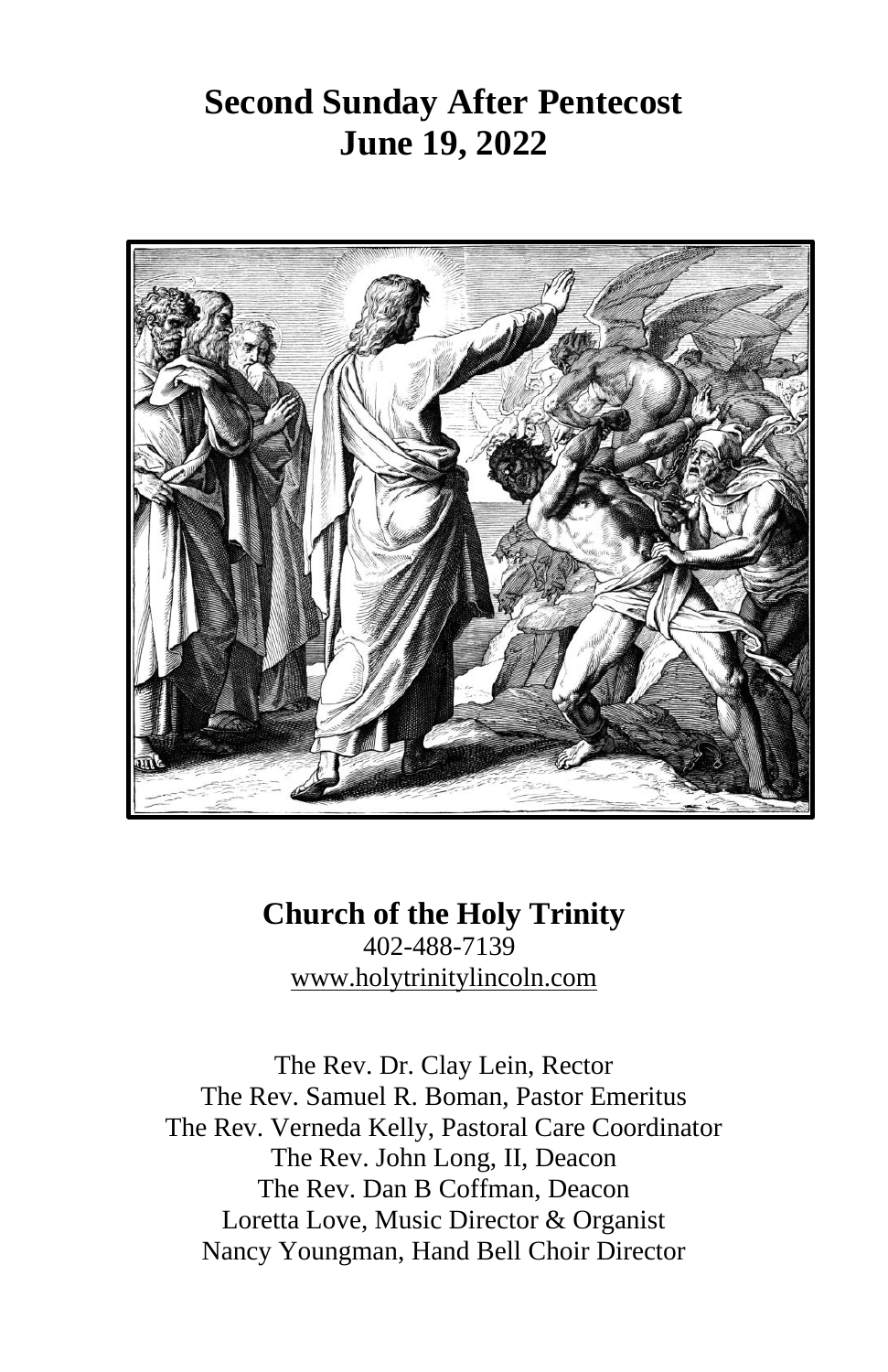### *Welcome to all worshippers today.*

*No matter where you come from or what you're going through No matter what you believe or what you doubt No matter what you feel or just don't feel today No matter whom you love You are welcome into this space to be met by a God Who knows you by name, who knows your heart, Who knows your mind, and Who wants to have a relationship with you.*

#### **Staffed Nursery for our Smallest Guests @ 10:30**

We are excited to offer a fully staffed Nursery for our smallest guests at the 10:30 am service. Feel free to entrust your children up to age 4 to our nursery staff. Then pick them up after the service.

#### **Prelude**

#### **Welcome**

#### **Processional Hymn** *Dear Lord & Father of Mankind* **Hymn 652 (vs 1, 2, 3)**

*Sunday School Chapel: At the 10:30 service we invite children through 5th grade to follow the cross out to the children's chapel room after the processional. They will rejoin us at the announcement time for communion.*

| Celebrant | Alleluia, Christ is risen!          |  |
|-----------|-------------------------------------|--|
| People    | The Lord is risen indeed. Alleluia! |  |

Almighty God, to you all hearts are open, all desires known, and from you no secrets are hid: Cleanse the thoughts of our hearts by the inspiration of your Holy Spirit, that we may perfectly love you, and worthily magnify your holy Name; through Christ our Lord. *Amen*.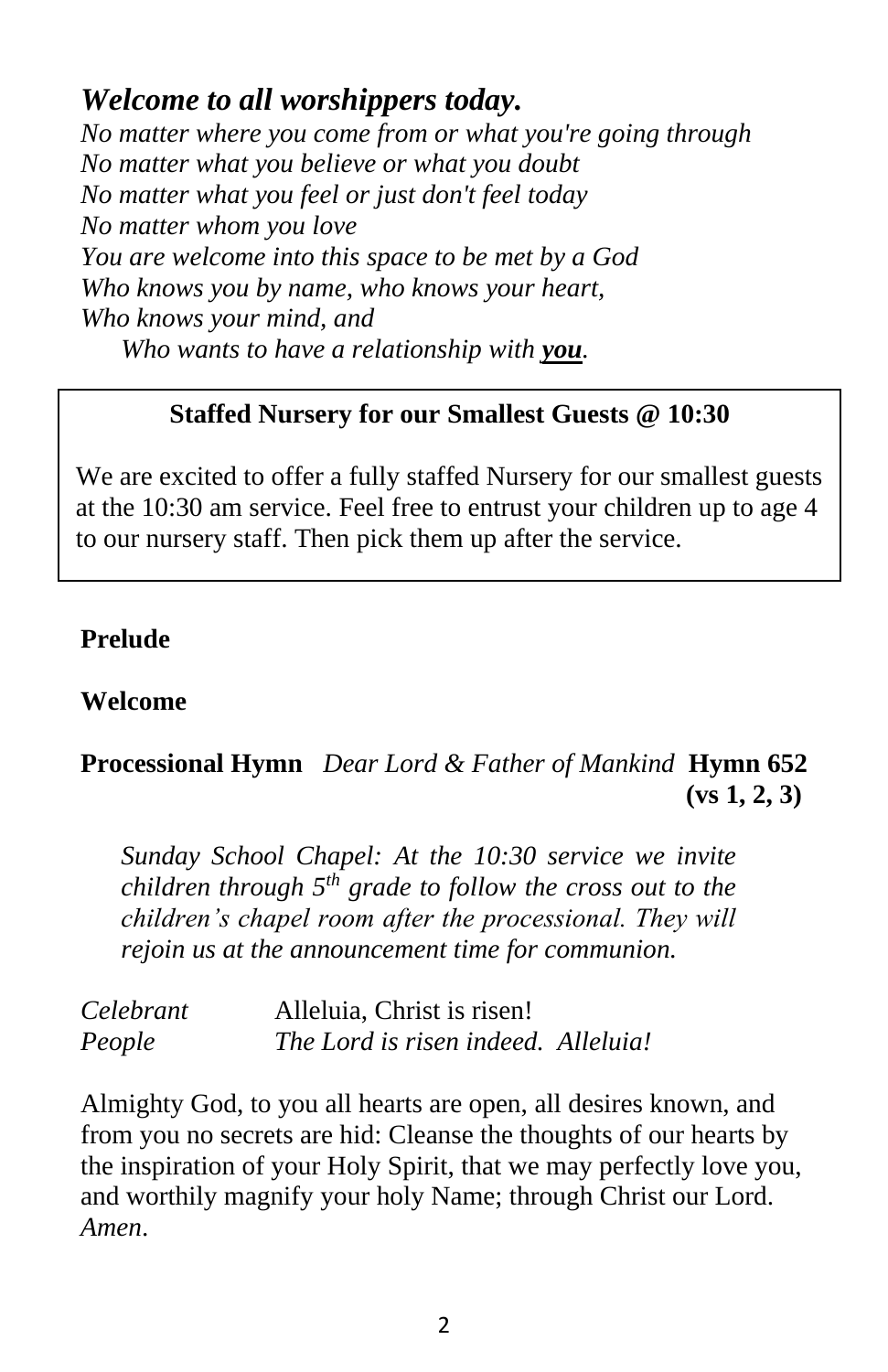#### **The Gloria**

*Glory to God in the highest, and peace to his people on earth. Lord God, heavenly King, almighty God and Father, we worship you, we give you thanks, we praise you for your glory. Lord Jesus Christ, only Son of the Father, Lord God, Lamb of God, you take away the sin of the world: have mercy on us; you are seated at the right hand of the Father: receive our prayer. For you alone are the Holy One, you alone are the Lord, you alone are the Most High, Jesus Christ, with the Holy Spirit, in the glory of God the Father. Amen.*

#### **Collect of the Day**

| Celebrant | The Lord be with you. |
|-----------|-----------------------|
| People    | And also with you.    |
| Celebrant | Let us pray.          |

O Lord, make us have perpetual love and reverence for your holy Name, for you never fail to help and govern those whom you have set upon the sure foundation of your loving-kindness; through Jesus Christ our Lord, who lives and reigns with you and the Holy Spirit, one God, for ever and ever. *Amen*.

#### **A Reading from the book of the prophet Isaiah. Isaiah 65:1-9**

 $1$ I was ready to be sought out by those who did not ask, to be found by those who did not seek me. I said, "Here I am, here I am," to a nation that did not call on my name.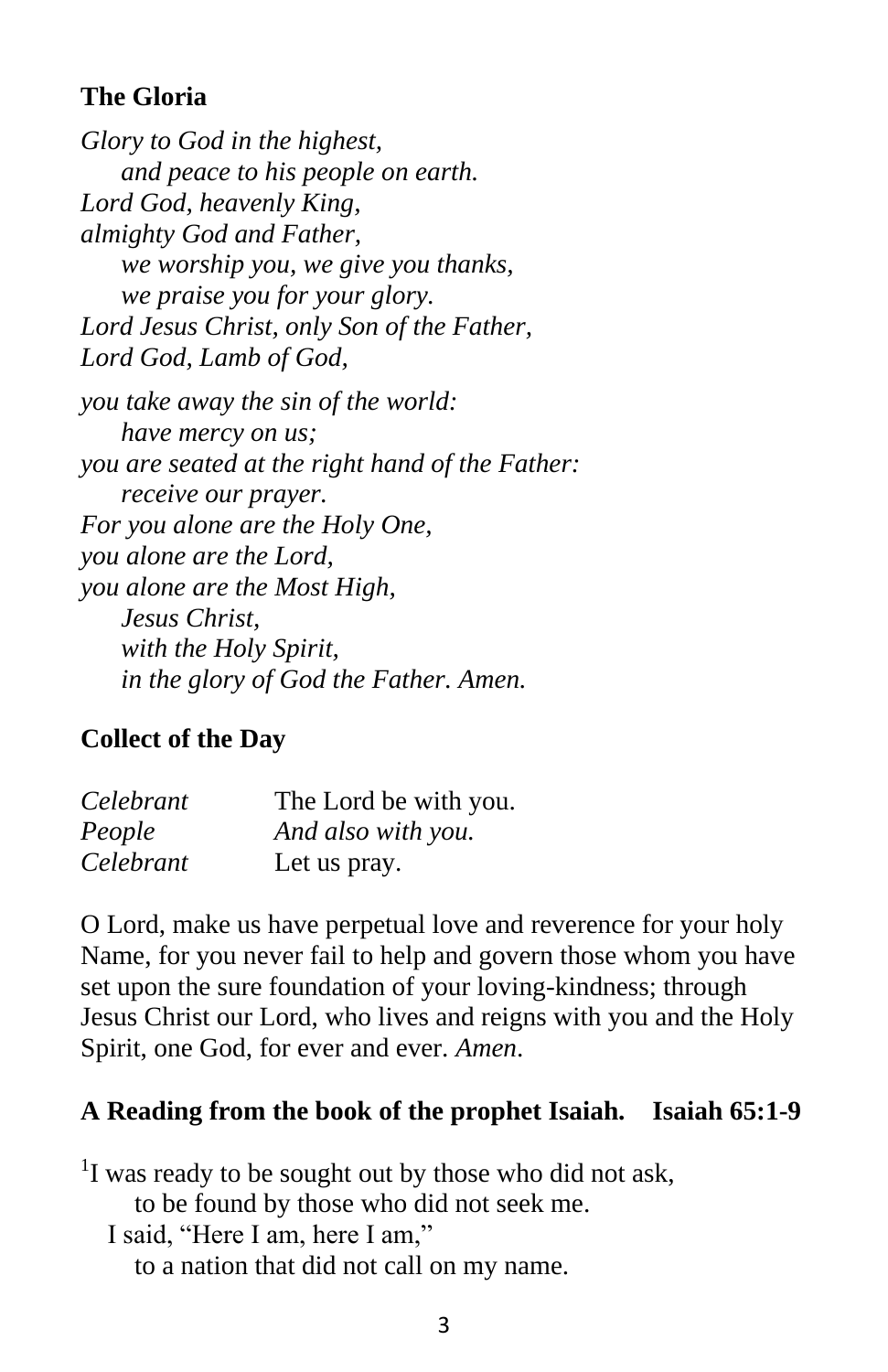<sup>2</sup>I held out my hands all day long to a rebellious people, who walk in a way that is not good, following their own devices; <sup>3</sup>a people who provoke me to my face continually, sacrificing in gardens and offering incense on bricks; <sup>4</sup>who sit inside tombs, and spend the night in secret places; who eat swine's flesh, with broth of abominable things in their vessels; <sup>5</sup>who say, "Keep to yourself, do not come near me, for I am too holy for you." These are a smoke in my nostrils, a fire that burns all day long. <sup>6</sup>See, it is written before me: I will not keep silent, but I will repay; I will indeed repay into their laps  $7$ their iniquities and their ancestors' iniquities together, says the LORD; because they offered incense on the mountains and reviled me on the hills, I will measure into their laps full payment for their actions. <sup>8</sup>Thus says the LORD: As the wine is found in the cluster, and they say, "Do not destroy it, for there is a blessing in it," so I will do for my servants' sake, and not destroy them all. <sup>9</sup>I will bring forth descendants from Jacob, and from Judah inheritors of my mountains; my chosen shall inherit it, and my servants shall settle there.

| Reader | The Word of the Lord. |
|--------|-----------------------|
| People | Thanks be to God.     |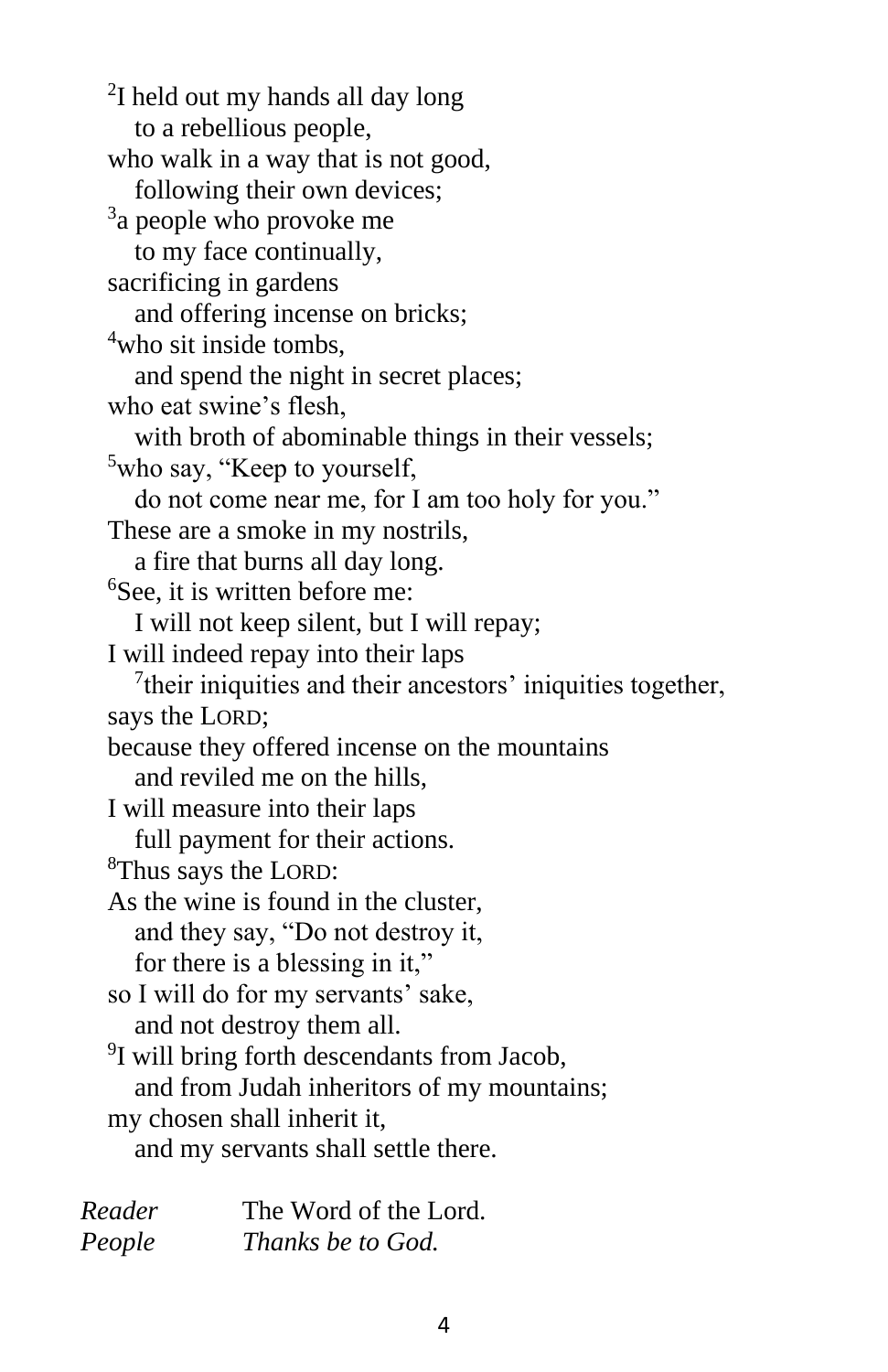<sup>19</sup>But you, O LORD, do not be far away! O my help, come quickly to my aid!

*<sup>20</sup>Deliver my soul from the sword, my life from the power of the dog!*

 $21$ Save me from the mouth of the lion! From the horns of the wild oxen you have rescued me.

*<sup>22</sup>I will tell of your name to my brothers and sisters in the midst of the congregation I will praise you:*

 $23$ You who fear the LORD, praise him! All you offspring of Jacob, glorify him; stand in awe of him, all you offspring of Israel!

*<sup>24</sup>For he did not despise or abhor the affliction of the afflicted; he did not hide his face from me, but heard when I cried to him.*

 $^{25}$ From you comes my praise in the great congregation; my vows I will pay before those who fear him.

*<sup>26</sup>The poor shall eat and be satisfied; those who seek him shall praise the LORD. May your hearts live forever!*

 $^{27}$ All the ends of the earth shall remember and turn to the LORD; and all the families of the nations shall worship before him.

*<sup>28</sup>For dominion belongs to the LORD, and he rules over the nations.*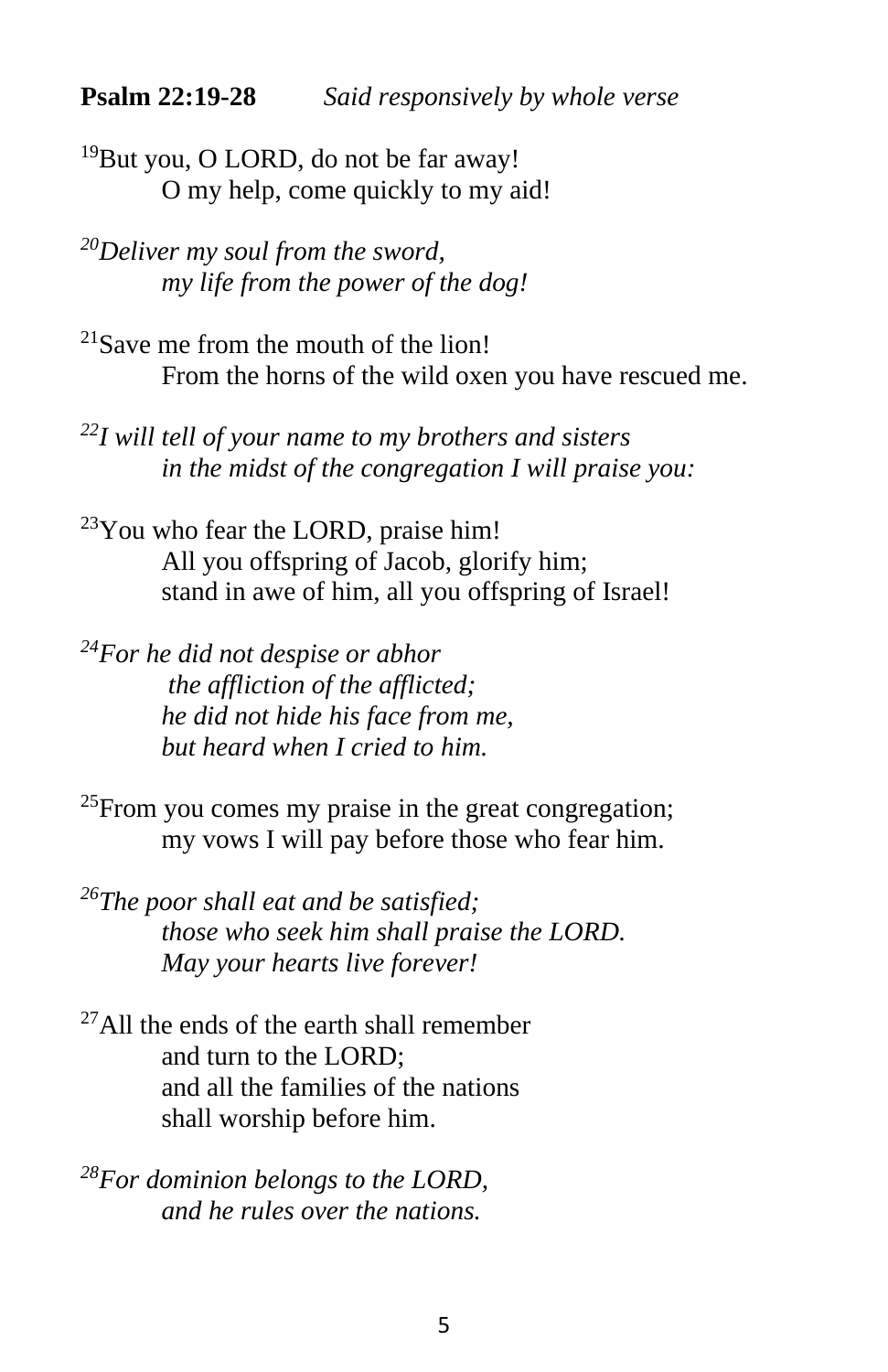#### **A Reading from Paul's letter to the Church in Galatia. Galatians 3:23-29**

 $^{23}$ Now before faith came, we were imprisoned and guarded under the law until faith would be revealed.  $24$ Therefore the law was our disciplinarian until Christ came, so that we might be justified by faith.  $25$ But now that faith has come, we are no longer subject to a disciplinarian, <sup>26</sup>for in Christ Jesus you are all children of God through faith.  $27\text{As}$  many of you as were baptized into Christ have clothed yourselves with Christ. <sup>28</sup>There is no longer Jew or Greek, there is no longer slave or free, there is no longer male and female; for all of you are one in Christ Jesus. <sup>29</sup>And if you belong to Christ, then you are Abraham's offspring, heirs according to the promise.

| Reader | The Word of the Lord. |
|--------|-----------------------|
| People | Thanks be to God.     |

#### **Holy Gospel Luke 8:26-39**

| Deacon | The Holy Gospel of our Lord Jesus Christ according |
|--------|----------------------------------------------------|
|        | to Luke                                            |
| People | Glory to you, Lord Christ.                         |

 $^{26}$ [Jesus and his disciples] arrived at the country of the Gerasenes, which is opposite Galilee.<sup>27</sup>As he stepped out on land, a man of the city who had demons met him. For a long time he had worn no clothes, and he did not live in a house but in the tombs. <sup>28</sup>When he saw Jesus, he fell down before him and shouted at the top of his voice, "What have you to do with me, Jesus, Son of the Most High God? I beg you, do not torment me"—<sup>29</sup>for Jesus had commanded the unclean spirit to come out of the man. (For many times it had seized him; he was kept under guard and bound with chains and shackles, but he would break the bonds and be driven by the demon into the wilds.)  $30$  Jesus then asked him, "What is your name?" He said, "Legion"; for many demons had entered him.  $31$ They begged him not to order them to go back into the abyss.

 $32$ Now there on the hillside a large herd of swine was feeding; and the demons begged Jesus to let them enter these. So he gave them permission. <sup>33</sup>Then the demons came out of the man and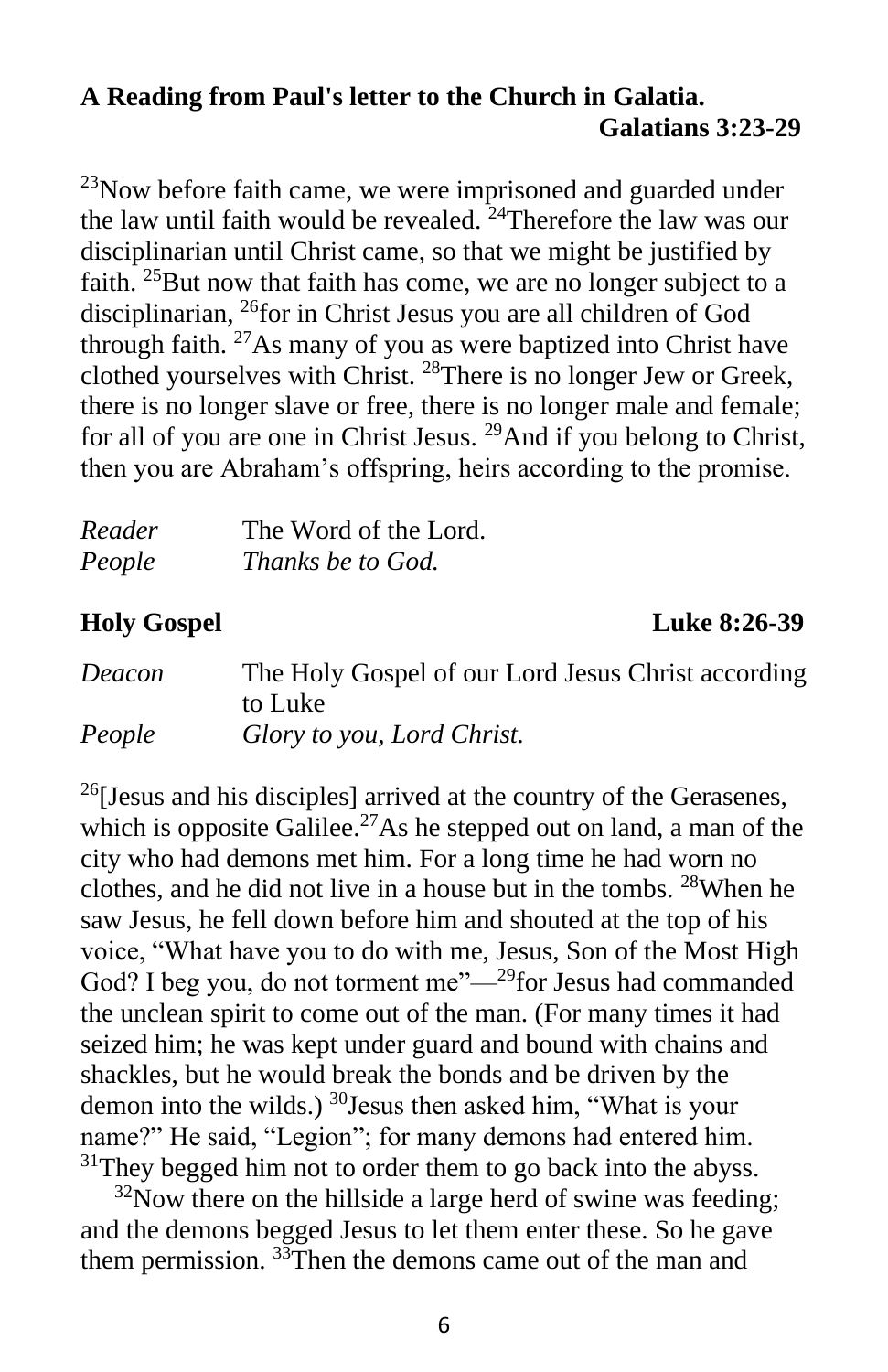entered the swine, and the herd rushed down the steep bank into the lake and was drowned.

 $34$ When the swineherds saw what had happened, they ran off and told it in the city and in the country. <sup>35</sup>Then people came out to see what had happened, and when they came to Jesus, they found the man from whom the demons had gone sitting at the feet of Jesus, clothed and in his right mind. And they were afraid. <sup>36</sup>Those who had seen it told them how the one who had been possessed by demons had been healed. <sup>37</sup>Then all the people of the surrounding country of the Gerasenes asked Jesus to leave them; for they were seized with great fear. So he got into the boat and returned. <sup>38</sup>The man from whom the demons had gone begged that he might be with him; but Jesus sent him away, saying, <sup>39</sup> Return to your home, and declare how much God has done for you." So he went away, proclaiming throughout the city how much Jesus had done for him.

**Sermon** The Rev. Verneda Kelly

**Nicene Creed** *(Please stand)*

We believe in one God, the Father, the Almighty, maker of heaven and earth, of all that is, seen and unseen. We believe in one Lord, Jesus Christ, the only Son of God, eternally begotten of the Father, God from God, Light from Light, true God from true God, begotten, not made, of one Being with the Father. Through him all things were made. For us and for our salvation he came down from heaven: by the power of the Holy Spirit he became incarnate from the Virgin Mary, and was made man. For our sake he was crucified under Pontius Pilate;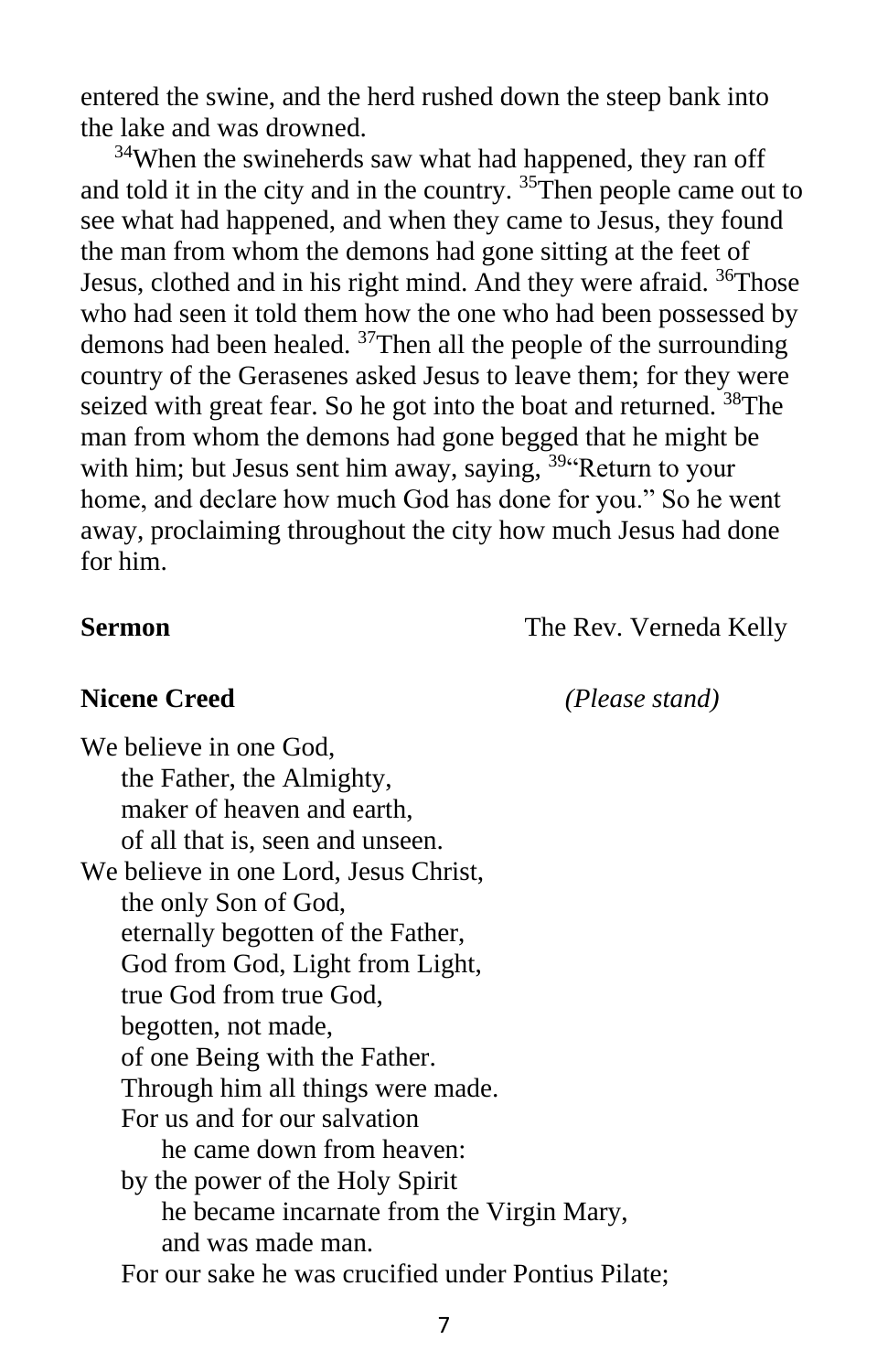he suffered death and was buried. On the third day he rose again in accordance with the Scriptures; he ascended into heaven and is seated at the right hand of the Father. He will come again in glory to judge the living and the dead, and his kingdom will have no end. We believe in the Holy Spirit, the Lord, the giver of life, who proceeds from the Father and the Son. With the Father and the Son he is worshiped and glorified. He has spoken through the Prophets. We believe in one holy catholic and apostolic Church. We acknowledge one baptism for the forgiveness of sins. We look for the resurrection of the dead. and the life of the world to come. Amen.

#### **The Prayers of the People**

In peace, we pray to you, Lord God.

*Silence*

For all people in their daily life and work; *For our families, friends, and neighbors, and for those who are alone.*

For this community, the nation, and the world; *For all who work for justice, freedom, and peace.*

For the just and proper use of your creation; *For the victims of hunger, fear, injustice, and oppression.*

For all who are in danger, sorrow, or any kind of trouble; *For those who minister to the sick, the friendless, and the needy.*

For the peace and unity of the Church of God; *For all who proclaim the Gospel, and all who seek the Truth.*

For Michael, our Presiding Bishop, Scott our Bishop; and all bishops and other ministers;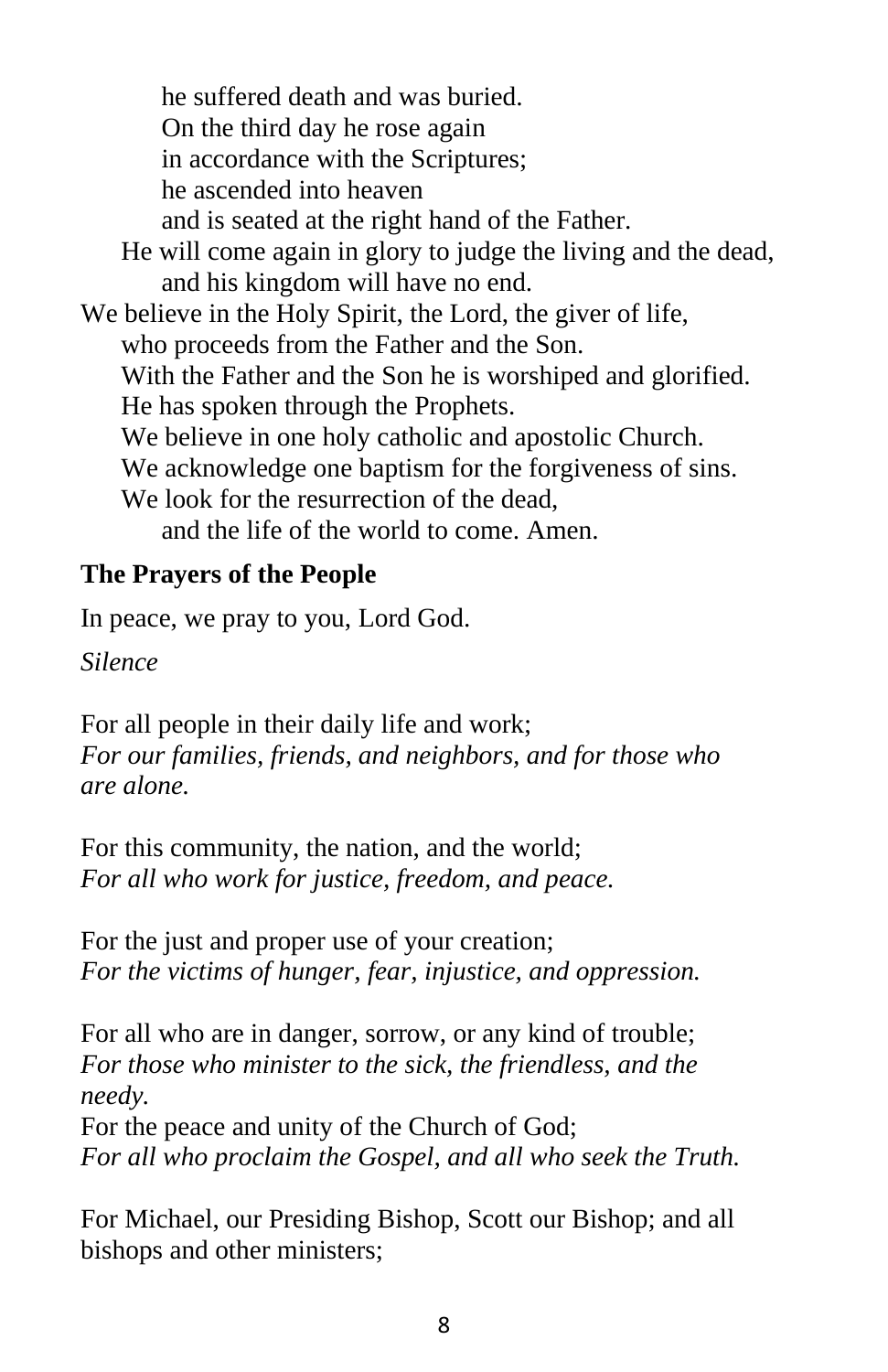*For all who serve God in his Church.*

For the special needs and concerns of this congregation.

*The People may add their own petitions*

Hear us, Lord; *For your mercy is great.*

We thank you, Lord, for all the blessings of this life.

*The People may add their own thanksgivings*

We will exalt you, O God our King; *And praise your Name for ever and ever.*

We pray for all who have died, that they may have a place in your eternal kingdom.

*The People may add their own petitions*

Lord, let your loving-kindness be upon them; *Who put their trust in you.*

**Confession of Sin** *Please kneel as you are able*

*Celebrant* We pray to you also for the forgiveness of our sins.

*Have mercy upon us, most merciful Father; in your compassion forgive us our sins, known and unknown, things done and left undone; and so uphold us by your Spirit that we may live and serve you in newness of life, to the honor and glory of your Name; through Jesus Christ our Lord. Amen.*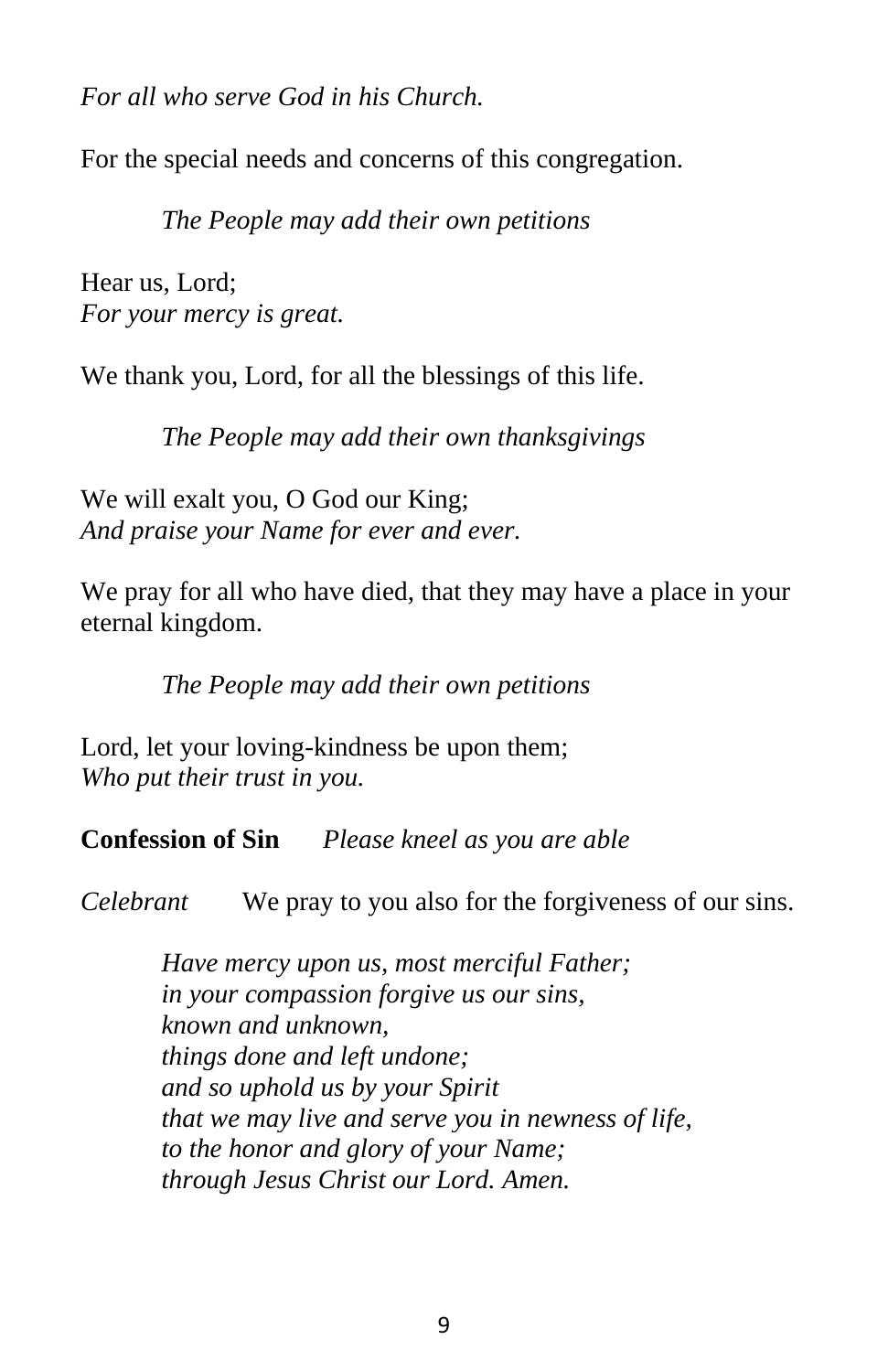*Celebrant* Almighty God have mercy on you, forgive you all your sins through our Lord Jesus Christ, strengthen you in all goodness, and by the power of the Holy Spirit keep you in eternal life. *Amen*.

**The Peace** *(please greet each other SAFELY)* 

| Celebrant | The peace of the Lord be always with you. |
|-----------|-------------------------------------------|
| People    | And also with you.                        |

#### **Announcements and Blessings**

**Offertory** Ed & Loretta Love

### **The Great Thanksgiving**

| Celebrant | The Lord be with you.                      |
|-----------|--------------------------------------------|
| People    | And also with you.                         |
| Celebrant | Lift up your hearts.                       |
| People    | We lift them to the Lord.                  |
| Celebrant | Let us give thanks to the Lord our God.    |
| People    | It is right to give him thanks and praise. |

#### *Celebrant*

It is right, and a good and joyful thing, always and everywhere to give thanks to you, Father Almighty, Creator of heaven and earth. For you are the source of light and life, you made us in your image, and called us to new life in Jesus Christ our Lord.

Therefore we praise you, joining our voices with Angels and Archangels and with all the company of heaven, who forever sing this hymn to proclaim the glory of your Name:

*Holy, Holy, Holy Lord, God of power and might, heaven and earth are full of your glory. Hosanna in the highest. Blessed is he who comes in the name of the Lord. Hosanna in the highest.*

#### *The people stand, sit, or kneel*

Holy and gracious Father: In your infinite love you made us for yourself, and, when we had fallen into sin and become subject to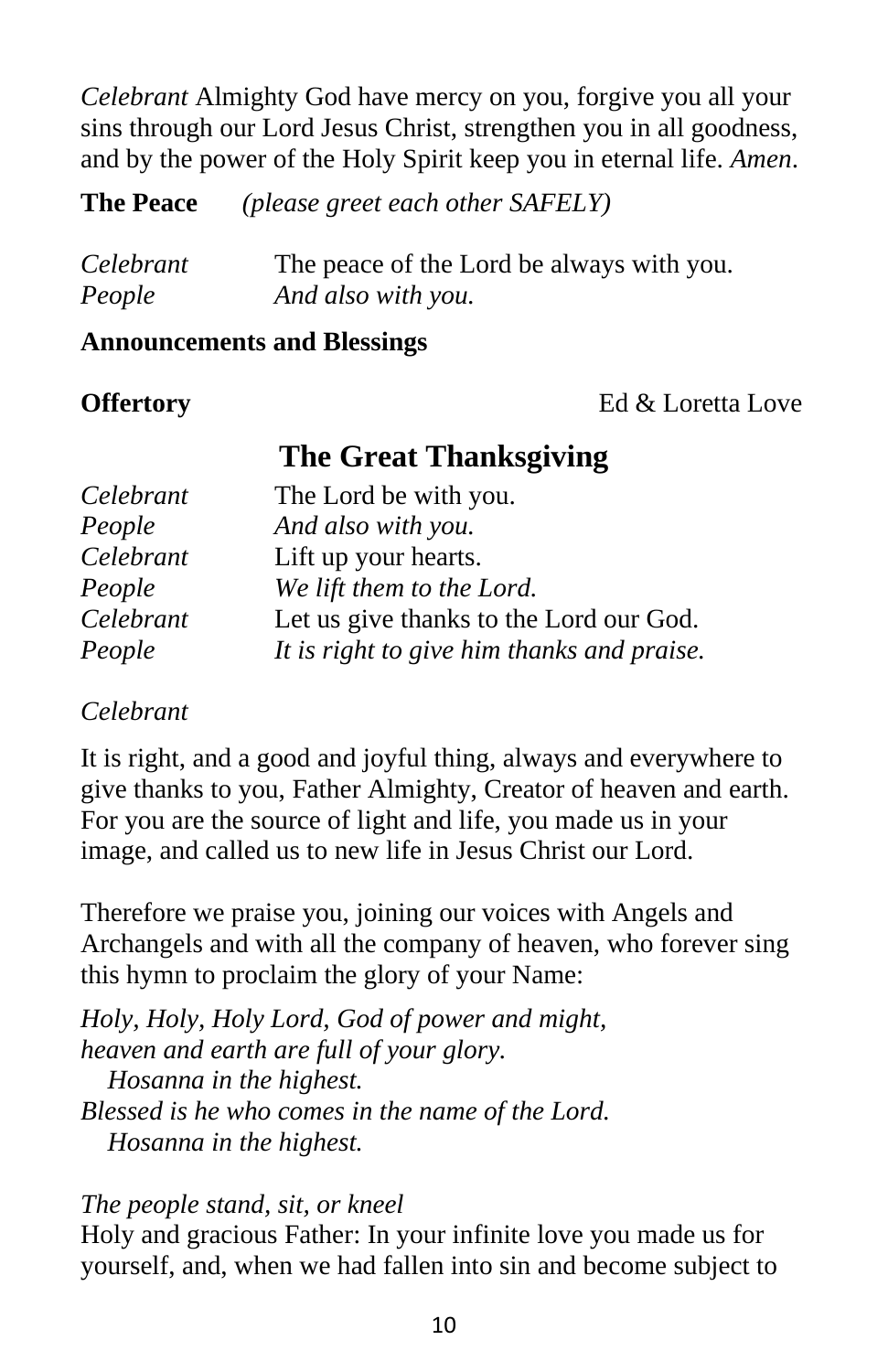evil and death, you, in your mercy, sent Jesus Christ, your only and eternal Son, to share our human nature, to live and die as one of us, to reconcile us to you, the God and Father of all.

He stretched out his arms upon the cross, and offered himself, in obedience to your will, a perfect sacrifice for the whole world.

On the night he was handed over to suffering and death, our Lord Jesus Christ took bread; and when he had given thanks to you, he broke it, and gave it to his disciples, and said, "Take, eat: This is my Body, which is given for you. Do this for the remembrance of me."

After supper he took the cup of wine; and when he had given thanks, he gave it to them, and said, "Drink this, all of you: This is my Blood of the new Covenant, which is shed for you and for many for the forgiveness of sins. Whenever you drink it, do this for the remembrance of me."

Therefore we proclaim the mystery of faith: *Christ has died. Christ is risen. Christ will come again*.

We celebrate the memorial of our redemption, O Father, in this sacrifice of praise and thanksgiving. Recalling his death, resurrection, and ascension, we offer you these gifts. Sanctify them by your Holy Spirit to be for your people the Body and Blood of your Son, the holy food and drink of new and unending life in him. Sanctify us also that we may faithfully receive this holy Sacrament, and serve you in unity, constancy, and peace; and at the last day bring us with all your saints into the joy of your eternal kingdom.

All this we ask through your Son Jesus Christ: By him, and with him, and in him, in the unity of the Holy Spirit all honor and glory is yours, Almighty Father, now and forever. AMEN.

And now, as our Savior Christ has taught us, we are bold to say,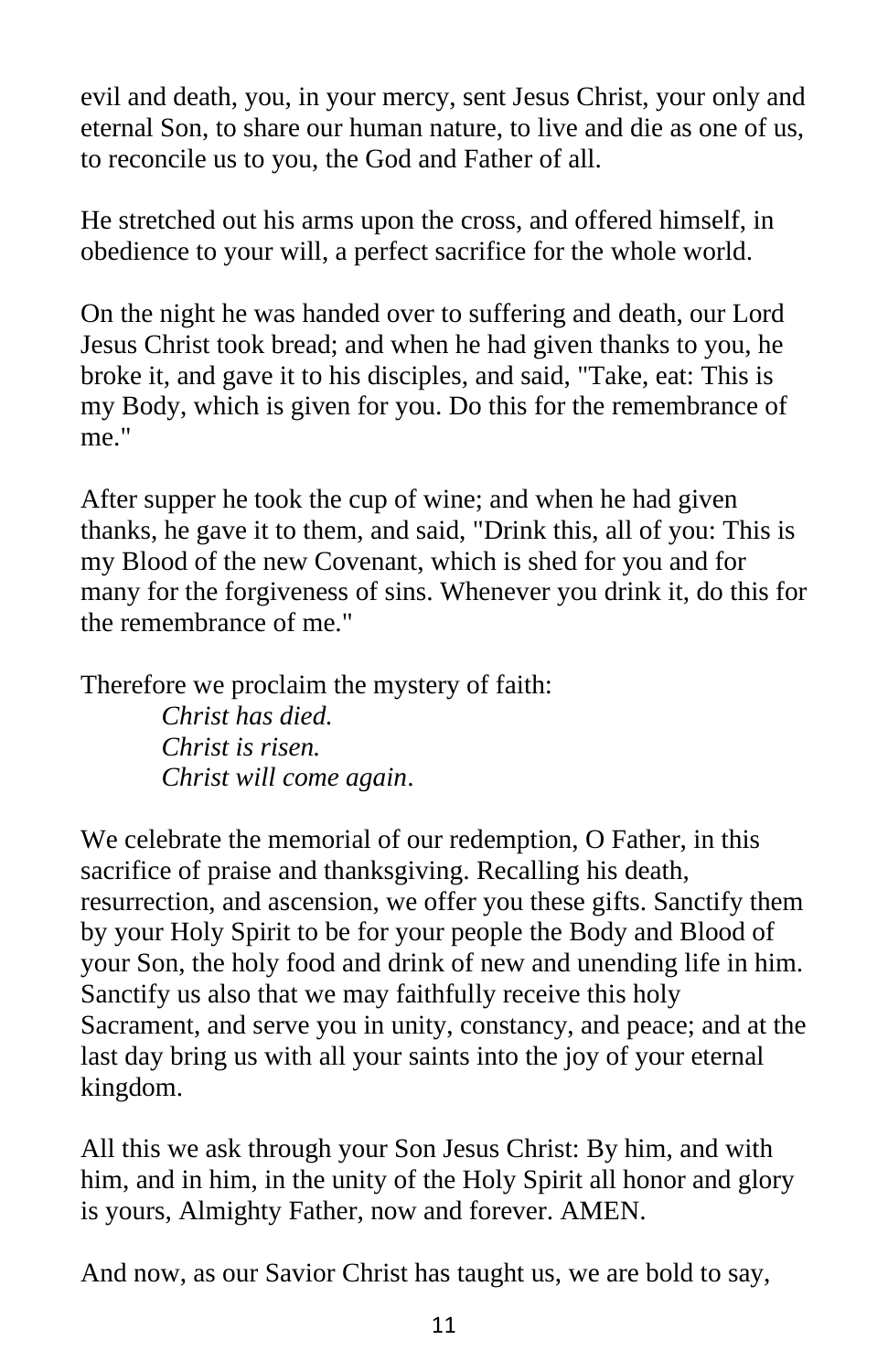*Our Father, who art in heaven, hallowed be thy Name, thy kingdom come, thy will be done on earth as it is in heaven. Give us this day our daily bread. And forgive us our trespasses, as we forgive those who trespass against us. And lead us not into temptation, but deliver us from evil. For thine is the kingdom, and the power, and the glory, forever and ever. Amen.*

#### **Breaking of the Bread**

*Celebrant* Alleluia, Christ our Passover is sacrificed for us. *People Therefore, let us keep the feast. Alleluia* 

*All Christians are welcome at the Lord's Table. Follow the directions to come forward. If you would like communion brought to you, please inform the ushers.* 









To receive a wine pack (with a wafer and wine), take one off the platter and serve yourself.

Discard the pack as you return to your seats.

To receive a wafer instead, hold out your hands as shown, and the priest will place the wafer into your palm.

Two options to receive the wine.

To sip from the common, simply reach out to guide the large cup to your lips.

To dip your wafer hold it up in front of you until the small chalice comes to you. Then dip your wafer into the chalice.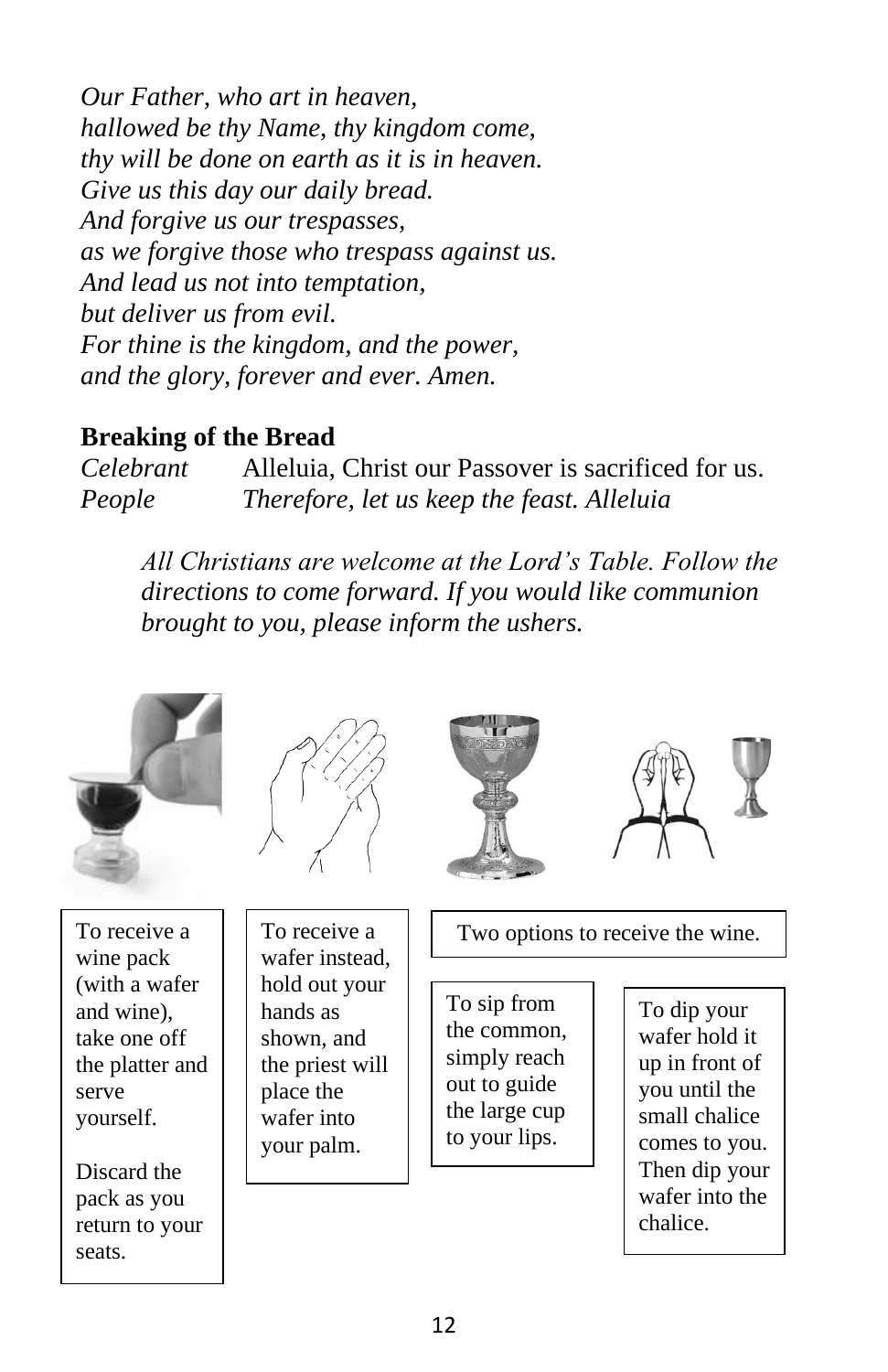#### **The Closing Prayer**

*Almighty and everliving God, we thank you for feeding us with the spiritual food of the most precious Body and Blood of your Son our Savior Jesus Christ; and for assuring us in these holy mysteries that we are living members of the Body of your Son, and heirs of your eternal kingdom. And now, Father, send us out to do the work you have given us to do, to love and serve you as faithful witnesses of Christ our Lord. To him, to you, and to the Holy Spirit, be honor and glory, now and forever. Amen.*

#### **The Blessing**

**Closing Hymn** *O Worship the King* **Hymn 388** 

**(vs.1,2,3)**

#### **Dismissal**

Let us go forth in the power of the Risen Lord. Alleluia, Alleluia. *Thanks be to God, Alleluia, Alleluia!*

#### **Postlude**

#### *Our worship is ended: Our service begins*

*Altar flowers are given to the Glory of God and in loving memory of Chuck by Jan Wahl and our daughters, Shelly and Susan, and their families.*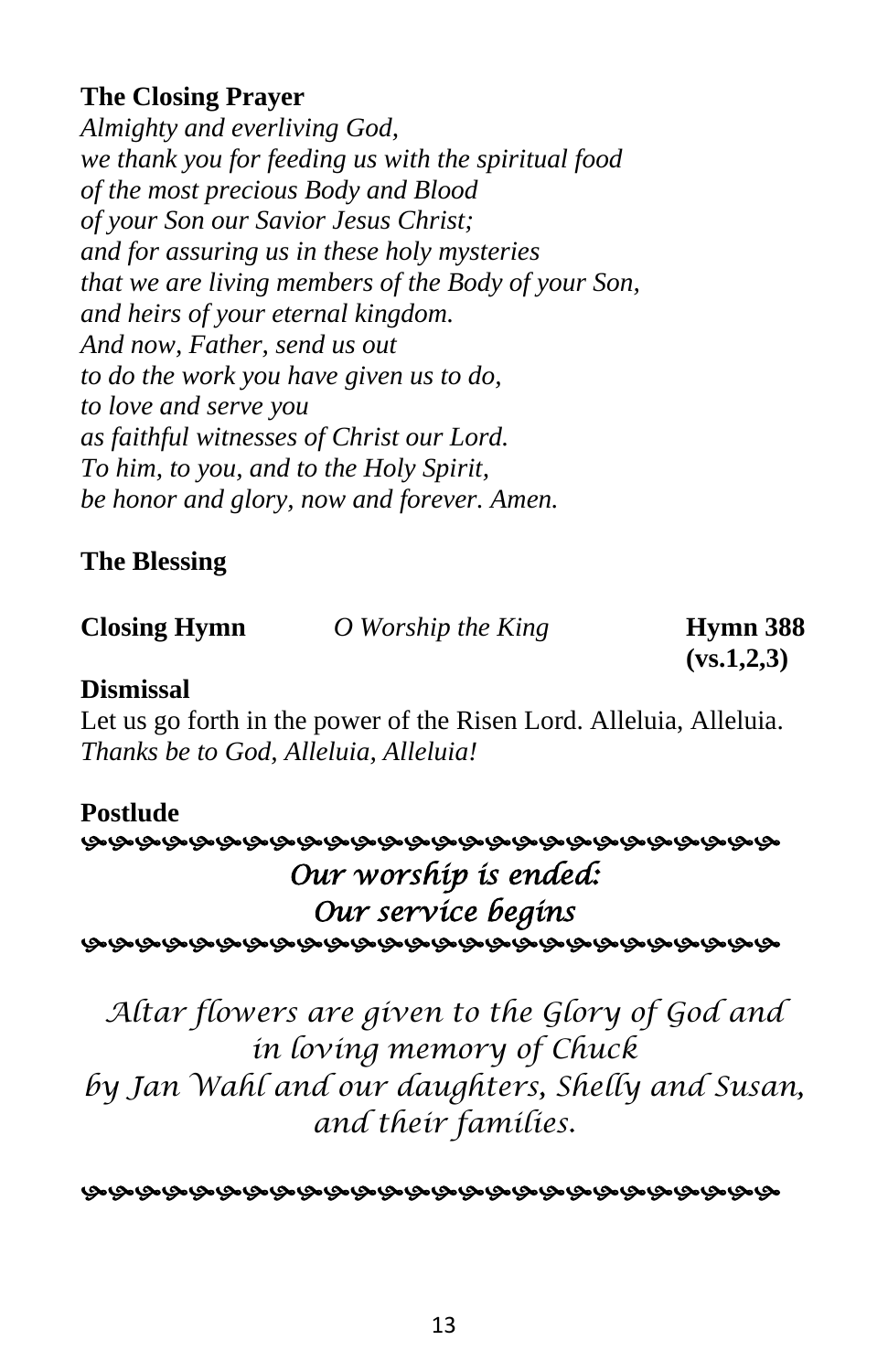**Serving Today 8am: Greeters/Usher:** Gina Fountain

Roxane Graham

**Lector:** Bob Hillyer Julie Silvertrust

**10:30am Greeters/Usher:** Sally Bates John Streedbeck Cheryl Hejl Angee Dostal

**Lectors:** Donna Kahler Rich Kelly

**Chalice Bearer: (10:30am)** Rich Kelly David Bloomquist



**Altar Guild:** Nancy Stara **Coffee Shepherd:** Vicki White



**Worship Service @ 10:00 am With a Church Potluck After**

This will be the second of our three Summer combined worship services. As things HEAT up for the Summer, we will move INSIDE to gather as a whole church for worship and fellowship. Please do join us!

| When:         | July $3rd$ at 10:00 am                      |
|---------------|---------------------------------------------|
| <b>Where:</b> | Inside the Church @ Holy Trinity            |
| What:         | <b>Combined Worship Service and Potluck</b> |
| <b>Bring:</b> | Bring a dish and come enjoy                 |
|               |                                             |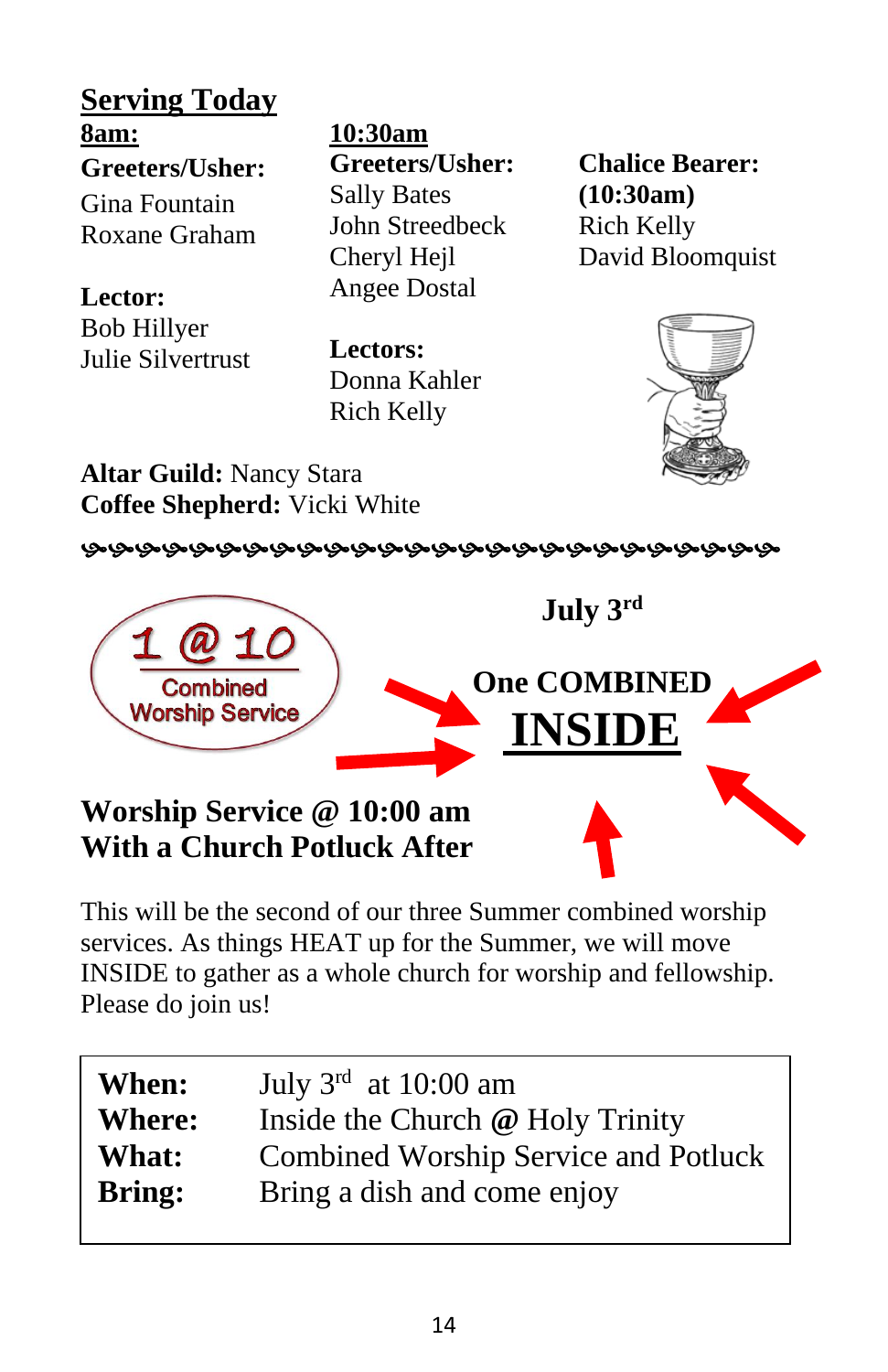## **Kids Camp Does it Again in Week 2**

Our second week of Kids Camp was a big adventure. The theme was "Exploring the World." Seven kids joined us as we visited almost every continent on the planet.

We are still serving families in our community, inviting new folks to experience Holy Trinity, and having FUN! Thank you Kids Camp team!

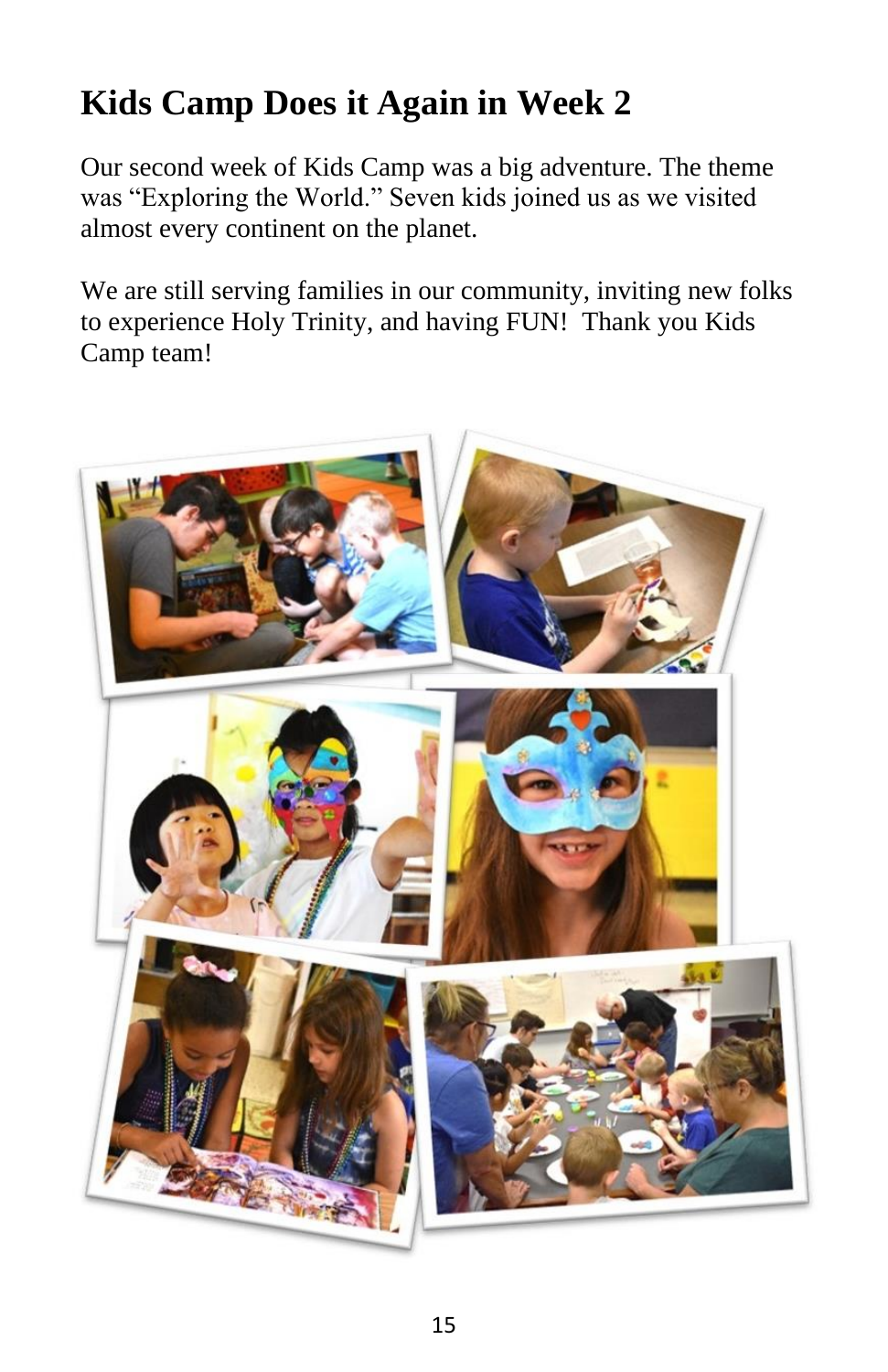## **You Can Still Invite Kids to Sign Up! Scholarships are Available**

If you know some kids that are up for some fun and learning, please INVITE them to check out our Kids Camp program. We are offering our Member's Friends & Family Discount. PLUS we've got scholarships that can even cover the \$50.



## **NEW Holy Trinity Website Coming this Summer**

We are hoping to update our 12-year-old website later this summer. Stay tuned for more info.

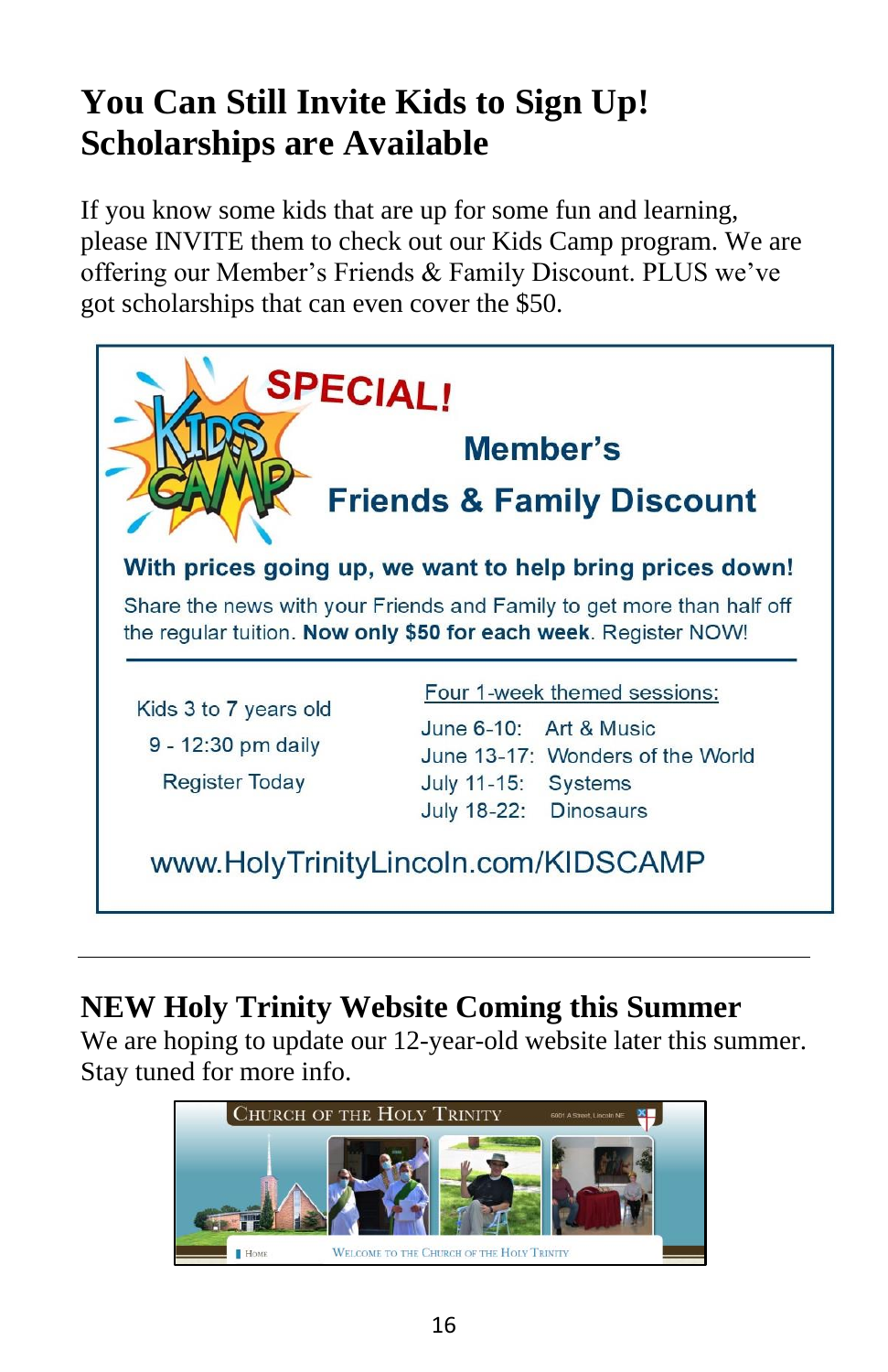

## **Sunday School and Children's Chapel**

(SSC) is combined during the summer At 10:30, the children will go to the Children's Chapel for a bible story, singing, an activity, and snack. They will return to the Sanctuary at announcement time.

## **Don't Forget to Sign Up for Vacation Bible School**





## **Adult Summer Study – NO Class today! June 19th**

Join us in the Memorial Room through the summer as we dig deeper into one of the readings from the week. Then share our thoughts and insights with one another. It's a time of learning and fellowship.



You can join us in one of two ways. Either in person on Sunday mornings or Online on Wednesday evenings.

9:15 am in the Parish Hall At 7:00 pm

# **Sunday Morning Class Wednesday night ZOOM**

Zoom link on our homepage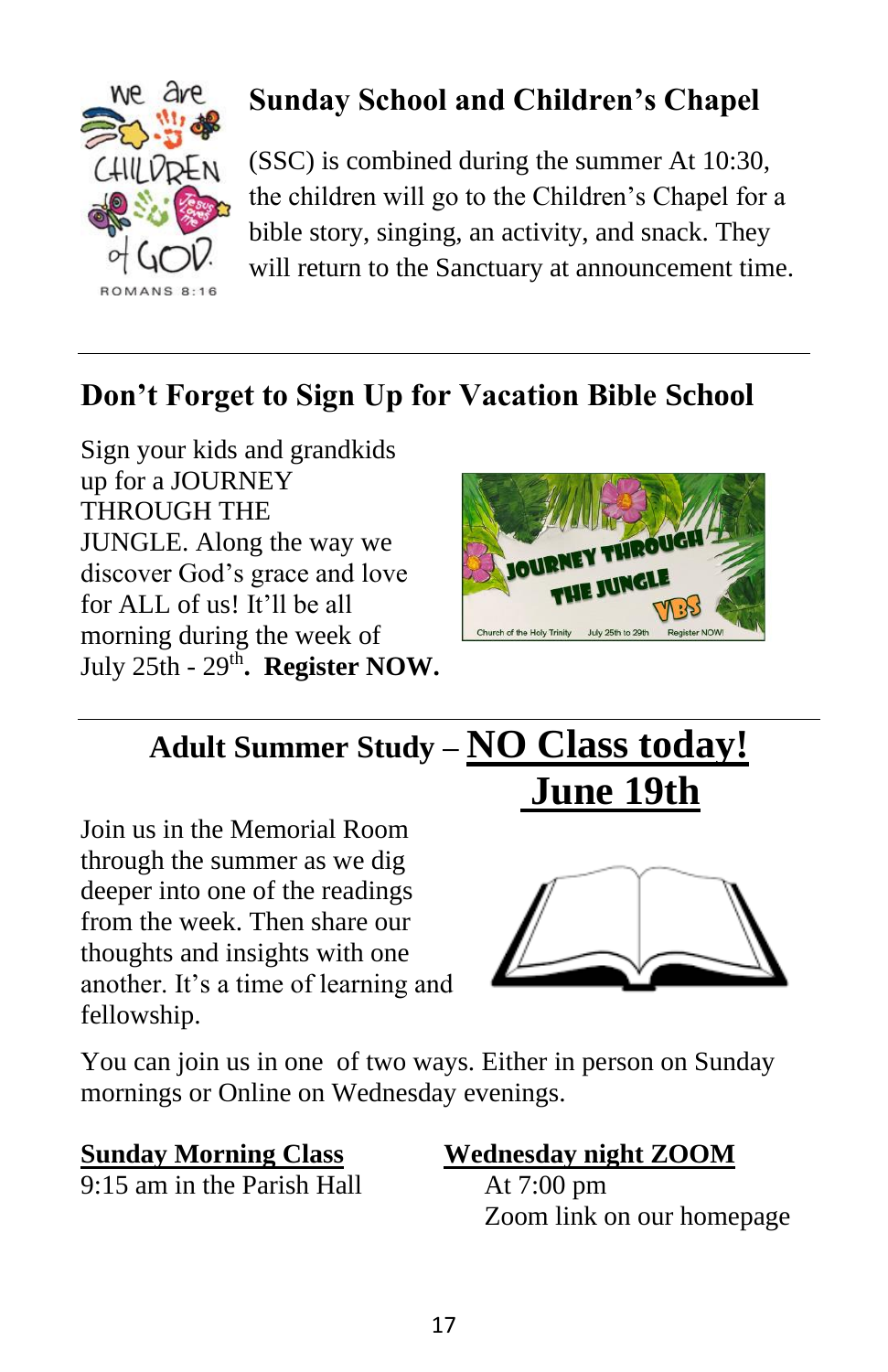

## *Camp Canterbury 2021* **July 18-July 22, 2022**

If you are interested in going to camp this year, please contact Fr. Clay at [ClayLein@gmail.com](mailto:ClayLein@gmail.com)



## **We NEED Helpers to Fill Backpacks at The Food Bank of Lincoln - Mondays at 10am**

*Tomorrow, June 20 is rescheduled for Tuesday June 21st*

We are filling back-packs for children at

Lincoln Food Bank. We will not fill them on June 20th or July 4th due to holidays. If you would like to help with this project, please sign the list in the Foyer (or just show up). The Lincoln Food Bank has moved and a map of where it is located is by the sign-up sheet. Their new address is 1221 Kingbird Road. Google maps will get you there.

### **Come Visit In the Nook!**



The Nook is open between services to welcome you inside for conversation and your " look around" at the great things you have put in our gathering basket by the door. We have some more free puzzles to share and we hope you keep bringing them in so our give away can continue. Thank you to Mary Graft for helping

with the Nook. -Nancy Machmer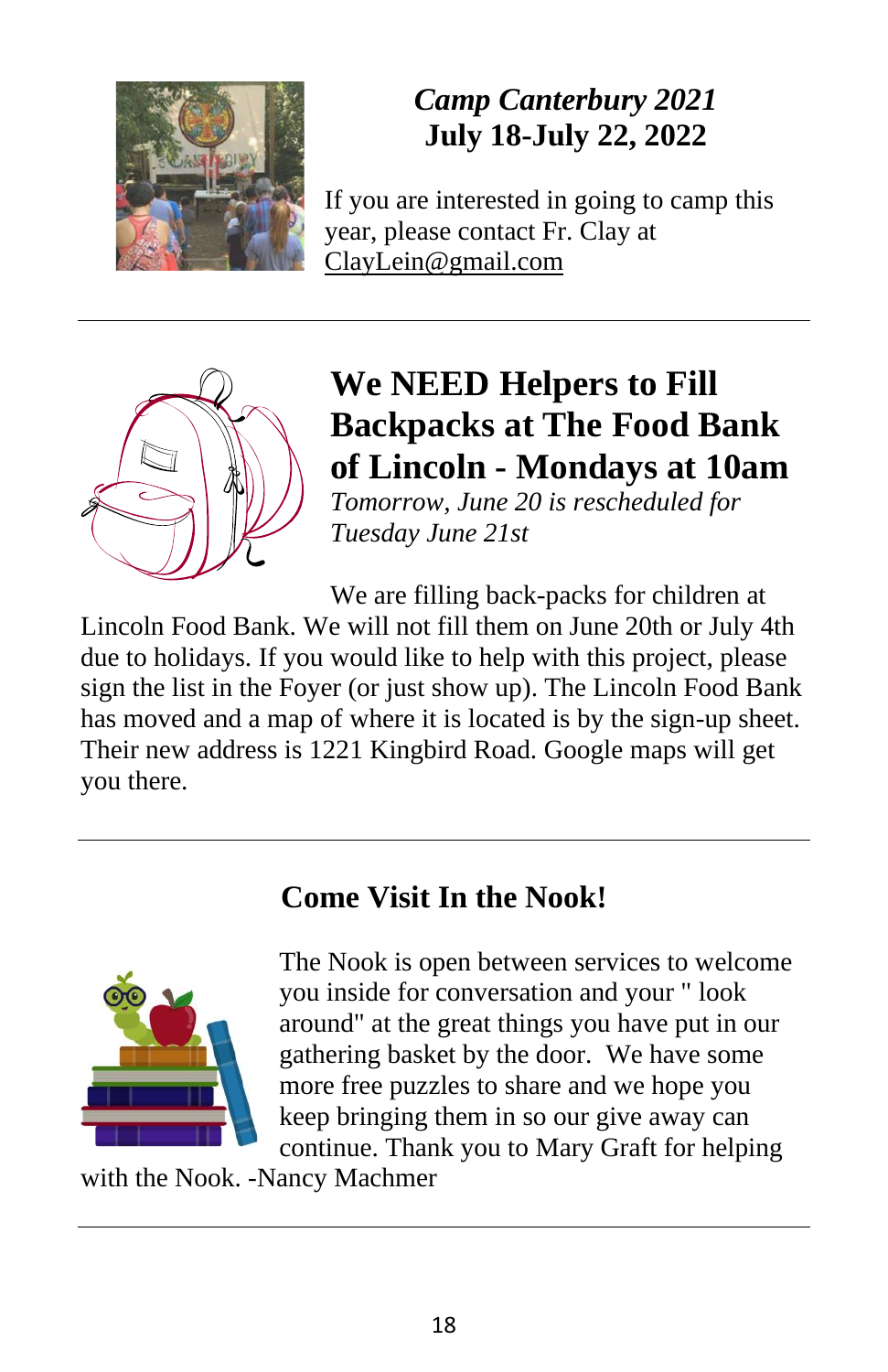### 19

### **Calling All Bakers**



This summer we are inviting to bring in their favorite baked goods – homemade or store bought.

Then we all get to enjoy them. In the process discovering a new FAVORITE for ourselves.

Please sign up in the Parish Hall if you would like to bring something!

## *This Week at Holy Trinity*

**Sun Jun 19, 2022**

*Father's Day* 8am Holy Eucharist 9:15am Fellows Program (M) 10:30am Holy Eucharist 10:30am Online Service 10:30am Sunday School Chapel 1:30pm Dinka Worship

**Mon Jun 20, 2022** 9:30am Exercise Class (PH) 10am Food Bank

**Tue Jun 21, 2022** 8pm Tues AA (B) *10am Food Bank*

**Wed Jun 22, 2022** 9am Bible Study (F) 9:30am Exercise Class (PH) 12pm Al Anon (M) 7pm Fellows Program Zoom

**Thu Jun 23, 2022** 12pm Thursday AA (B) 2:45pm EFM (M)

**Fri Jun 24, 2022** 9:30am Exercise Class (PH) 7:30pm Friday night AA (B)

**Sun Jun 26, 2022** 8am Holy Eucharist 9:15am Fellows Program (M) 10:30am Holy Eucharist 10:30am Online Service 10:30am Sunday School Chapel 1:30pm Dinka Worship